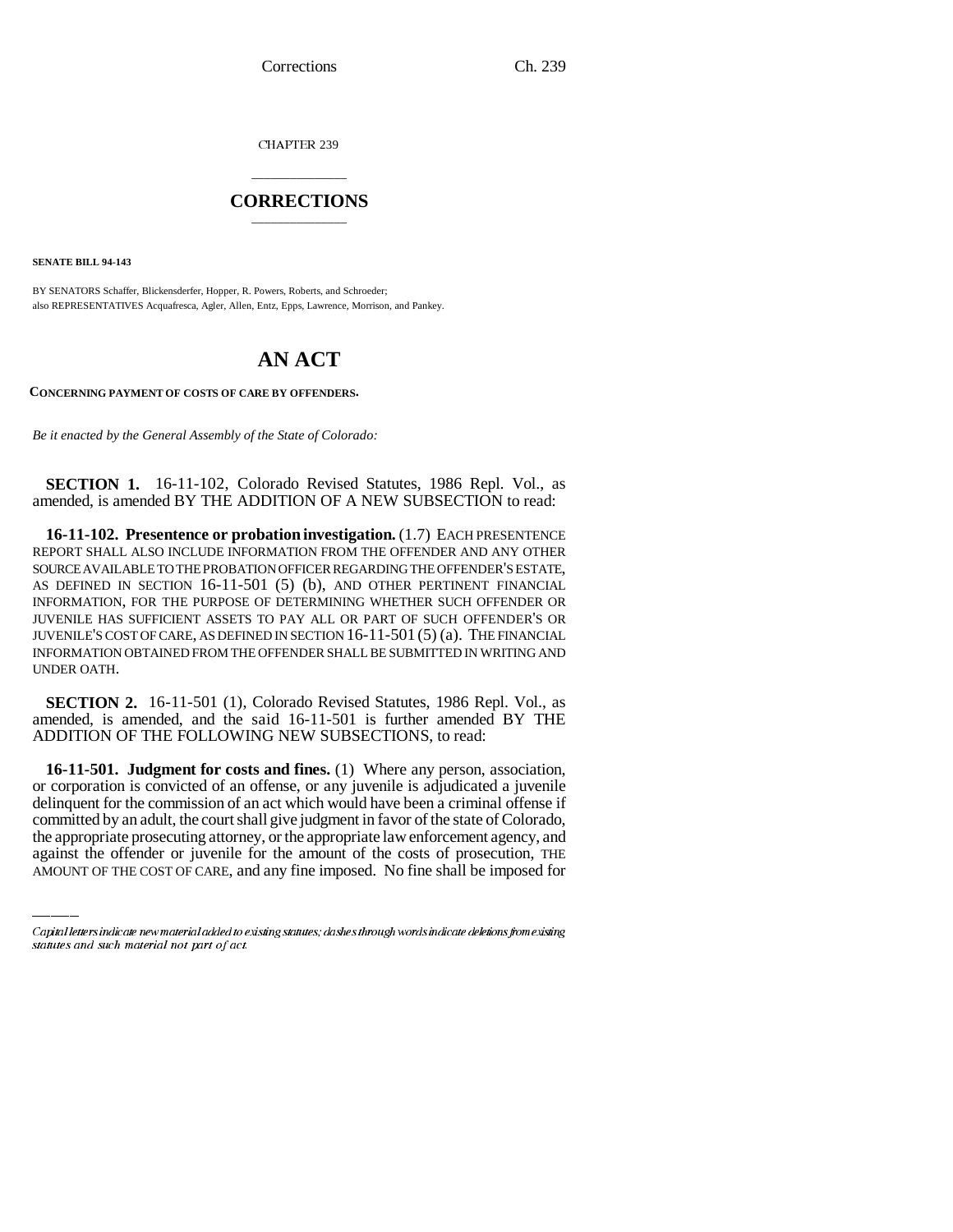conviction of a felony except as provided in section 18-1-105, C.R.S. Such judgments shall be enforceable in the same manner as are civil judgments, and, in addition, the provisions of section 16-11-502 shall be applicable. Any judgments collected pursuant to this section for fees for interpreters appointed pursuant to section 13-90-204, C.R.S., and reimbursed pursuant to section 13-90-210, C.R.S., shall be remitted to the division of rehabilitation in the department of social services.

(3) WHERE ANY PERSON, ASSOCIATION, OR CORPORATION IS GRANTED PROBATION, THE COURT SHALL ORDER THE OFFENDER TO MAKE SUCH PAYMENTS TOWARD THE COST OF CARE AS ARE APPROPRIATE UNDER THE CIRCUMSTANCES. IN SETTING THE AMOUNT OF SUCH PAYMENTS, THE COURT SHALL TAKE INTO CONSIDERATION AND MAKE ALLOWANCES FOR ANY RESTITUTION ORDERED TO THE VICTIM OR VICTIMS OF A CRIME, WHICH SHALL TAKE PRIORITY OVER ANY PAYMENTS ORDERED PURSUANT TO THIS ARTICLE, AND FOR THE MAINTENANCE AND SUPPORT OF THE OFFENDER'S SPOUSE, DEPENDENT CHILDREN, OR OTHER PERSONS HAVING A LEGAL RIGHT TO SUPPORT AND MAINTENANCE FROM THE ESTATE OF THE OFFENDER. IF THE COURT DETERMINES THAT THE OFFENDER HAS A SUFFICIENT ESTATE TO PAY ALL OR PART OF THE COST OF CARE, THE COURT SHALL DETERMINE THE AMOUNT WHICH SHALL BE PAID BY THE OFFENDER FOR THE COST OF CARE, WHICH AMOUNT SHALL IN NO EVENT BE IN EXCESS OF THE PER CAPITA COST OF SUPERVISING AN OFFENDER ON PROBATION.

(4) WHERE ANY PERSON IS SENTENCED TO A TERM OF IMPRISONMENT, WHETHER TO A COUNTY JAIL OR THE DEPARTMENT OF CORRECTIONS, THE COURT SHALL ORDER SUCH PERSON TO MAKE SUCH PAYMENTS TOWARD THE COST OF CARE AS ARE APPROPRIATE UNDER THE CIRCUMSTANCES. IN SETTING THE AMOUNT OF SUCH PAYMENTS, THE COURT SHALL TAKE INTO CONSIDERATION AND MAKE ALLOWANCES FOR ANY RESTITUTION ORDERED TO THE VICTIM OR VICTIMS OF A CRIME, WHICH SHALL TAKE PRIORITY OVER ANY PAYMENTS ORDERED PURSUANT TO THIS ARTICLE, AND FOR THE MAINTENANCE AND SUPPORT OF THE INMATE'S SPOUSE, DEPENDENT CHILDREN, OR ANY OTHER PERSONS HAVING A LEGAL RIGHT TO SUPPORT AND MAINTENANCE OUT OF THE OFFENDER'S ESTATE. THE COURT SHALL ALSO CONSIDER THE FINANCIAL NEEDS OF THE OFFENDER FOR THE SIX-MONTH PERIOD IMMEDIATELY FOLLOWING THE OFFENDER'S RELEASE, FOR THE PURPOSE OF ALLOWING SAID OFFENDER TO SEEK EMPLOYMENT. IF THE COURT DETERMINES THAT THE PERSON HAS A SUFFICIENT ESTATE TO PAY ALL OR PART OF THE COST OF CARE, THE COURT SHALL DETERMINE THE AMOUNT WHICH SHALL BE PAID BY THE OFFENDER, WHICH AMOUNT IN NO EVENT SHALL BE IN EXCESS OF THE PER CAPITA COST OF MAINTAINING PRISONERS IN THE INSTITUTION OR FACILITY IN WHICH THE OFFENDER HAS BEEN RESIDING PRIOR TO SENTENCING FOR THE PURPOSE OF REIMBURSING THE APPROPRIATE LAW ENFORCEMENT AGENCY AND THE PER CAPITA COST OF MAINTAINING PRISONERS IN THE DEPARTMENT OF CORRECTIONS FOR THE PURPOSE OF PAYING THE COST OF CARE AFTER SENTENCING.

(5) AS USED IN THIS SECTION, UNLESS THE CONTEXT OTHERWISE REQUIRES:

(a) "COST OF CARE" MEANS THE COST TO THE DEPARTMENT OR THE LOCAL GOVERNMENT CHARGED WITH THE CUSTODY OF AN OFFENDER FOR PROVIDING ROOM, BOARD, CLOTHING, MEDICAL CARE, AND OTHER NORMAL LIVING EXPENSES FOR AN OFFENDER CONFINED TO A JAIL OR CORRECTIONAL FACILITY, OR ANY COSTS ASSOCIATED WITH MAINTAINING AN OFFENDER IN A HOME DETENTION PROGRAM CONTRACTED FOR BY THE DEPARTMENT OF PUBLIC SAFETY, AS DETERMINED BY THE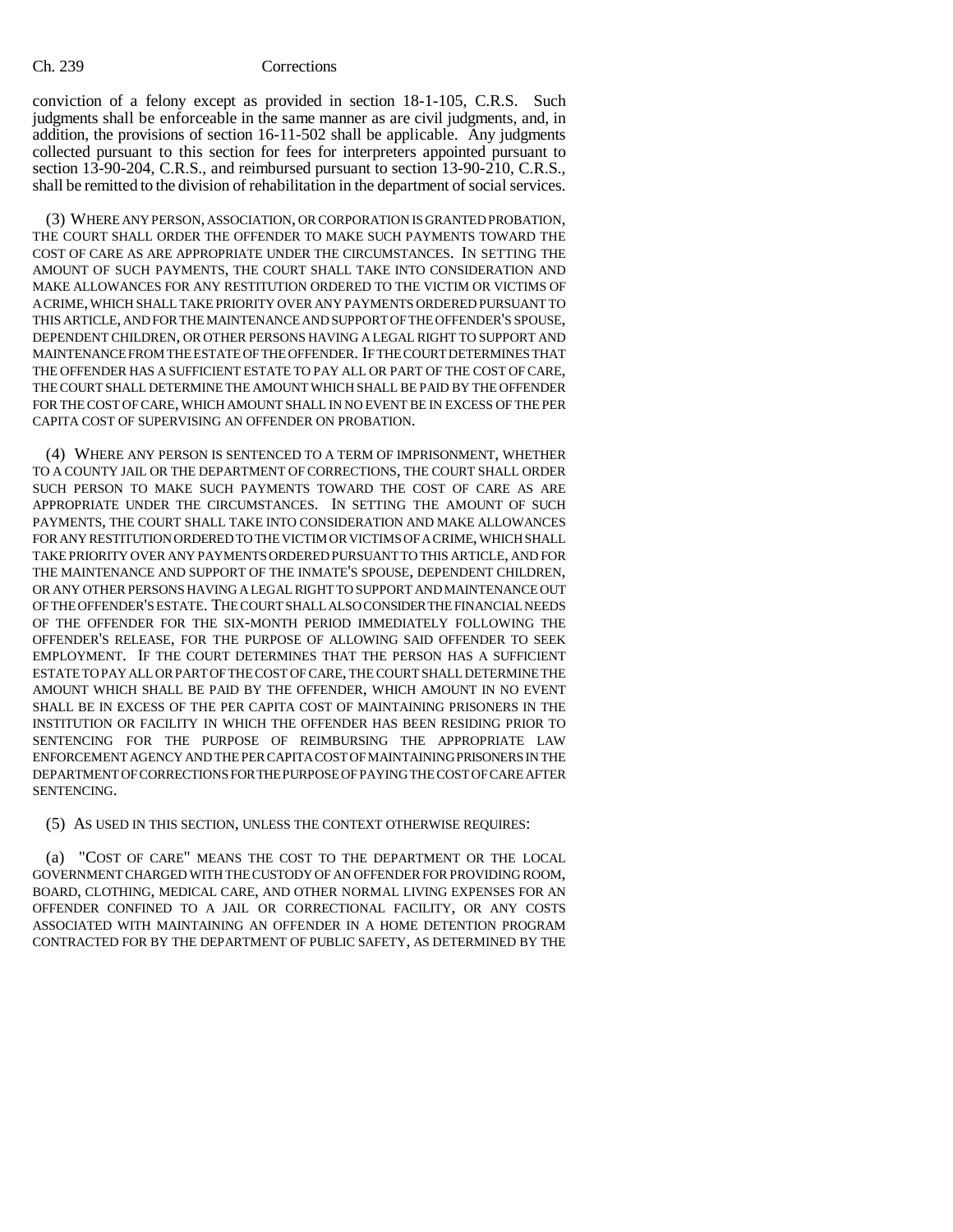### Corrections Ch. 239

EXECUTIVE DIRECTOR OF THE DEPARTMENT OF CORRECTIONS OR THE EXECUTIVE DIRECTOR OF THE DEPARTMENT OF PUBLIC SAFETY, WHICHEVER IS APPROPRIATE, OR THE COST OF SUPERVISION OF PROBATION WHEN THE OFFENDER IS GRANTED PROBATION, OR THE COST OF SUPERVISION OF PAROLE WHEN THE OFFENDER IS PLACED ON PAROLE BY THE STATE BOARD OF PAROLE, AS DETERMINED BY THE COURT.

(b) "ESTATE" MEANS ANY TANGIBLE OR INTANGIBLE PROPERTIES, REAL OR PERSONAL, BELONGING TO OR DUE TO AN OFFENDER, INCLUDING INCOME OR PAYMENTS TO SUCH PERSON FROM PREVIOUSLY EARNED SALARY OR WAGES, BONUSES, ANNUITIES, PENSIONS, OR RETIREMENT BENEFITS, OR ANY SOURCE WHATSOEVER EXCEPT FEDERAL BENEFITS OF ANY KIND. REAL PROPERTY THAT IS HELD IN JOINT OWNERSHIP OR OWNERSHIP IN COMMON WITH AN OFFENDER'S SPOUSE, WHILE BEING USED AND OCCUPIED BY THE SPOUSE AS A PLACE OF RESIDENCE, SHALL NOT BE CONSIDERED A PART OF THE ESTATE OF THE OFFENDER FOR THE PURPOSES OF THIS SECTION.

**SECTION 3.** Part 7 of article 2 of title 19, Colorado Revised Statutes, 1986 Repl. Vol., as amended, is amended BY THE ADDITION OF A NEW SECTION to read:

**19-2-705.5. Judgment for cost of care.** (1) NOTWITHSTANDING THE PROVISIONS OF SECTION 19-1-115(4) (d), WHERE A JUVENILE IS SENTENCED TO A PLACEMENT OUT OF THE HOME OR IS GRANTED PROBATION AS A RESULT OF AN ADJUDICATION, DEFERRAL OF ADJUDICATION, OR DIRECT FILING IN DISTRICT COURT, THE COURT MAY ORDER THE JUVENILE OR THE JUVENILE'S PARENT TO MAKE SUCH PAYMENTS TOWARD THE COST OF CARE AS ARE APPROPRIATE UNDER THE CIRCUMSTANCES. IN SETTING THE AMOUNT OF SUCH PAYMENTS, THE COURT SHALL TAKE INTO CONSIDERATION AND MAKE ALLOWANCES FOR ANY RESTITUTION ORDERED TO THE VICTIM OR VICTIMS OF A CRIME, WHICH SHALL TAKE PRIORITY OVER ANY PAYMENTS ORDERED PURSUANT TO THIS SECTION, AND FOR THE MAINTENANCE AND SUPPORT OF THE JUVENILE'S SPOUSE, DEPENDENT CHILDREN, ANY OTHER PERSONS HAVING A LEGAL RIGHT TO SUPPORT AND MAINTENANCE OUT OF THE ESTATE OF THE JUVENILE, OR ANY PERSONS HAVING A LEGAL RIGHT TO SUPPORT AND MAINTENANCE OUT OF THE ESTATE OF THE JUVENILE'S PARENT. THE COURT SHALL ALSO CONSIDER THE FINANCIAL NEEDS OF THE JUVENILE FOR THE SIX-MONTH PERIOD IMMEDIATELY FOLLOWING THE JUVENILE'S RELEASE, FOR THE PURPOSE OF ALLOWING SAID JUVENILE TO SEEK EMPLOYMENT.

(2) ANY ORDER FOR PAYMENT TOWARD THE COST OF CARE ENTERED BY THE COURT PURSUANT TO SUBSECTION (1) OF THIS SECTION SHALL CONSTITUTE A JUDGMENT WHICH SHALL BE ENFORCEABLE BY THE STATE OR THE GOVERNMENTAL AGENCY WHICH WOULD OTHERWISE INCUR THE COST OF CARE FOR THE JUVENILE IN THE SAME MANNER AS ARE CIVIL JUDGMENTS.

(3) IN ORDER TO EFFECTUATE THE PROVISIONS OF THIS SECTION, A JUVENILE AND SUCH JUVENILE'S PARENT SHALL BE REQUIRED TO PROVIDE INFORMATION TO THE COURT REGARDING THE JUVENILE'S ESTATE AND THE ESTATE OF SUCH JUVENILE'S PARENT. SUCH FINANCIAL INFORMATION SHALL BE SUBMITTED IN WRITING AND UNDER OATH.

(4) IF THE COURT FINDS, AFTER A HEARING, THAT THE JUVENILE'S PARENT HAS MADE DILIGENT, GOOD FAITH EFFORTS TO PREVENT OR DISCOURAGE THE JUVENILE FROM ENGAGING IN DELINQUENT ACTIVITY, THE COURT MAY ABSOLVE SUCH PARENT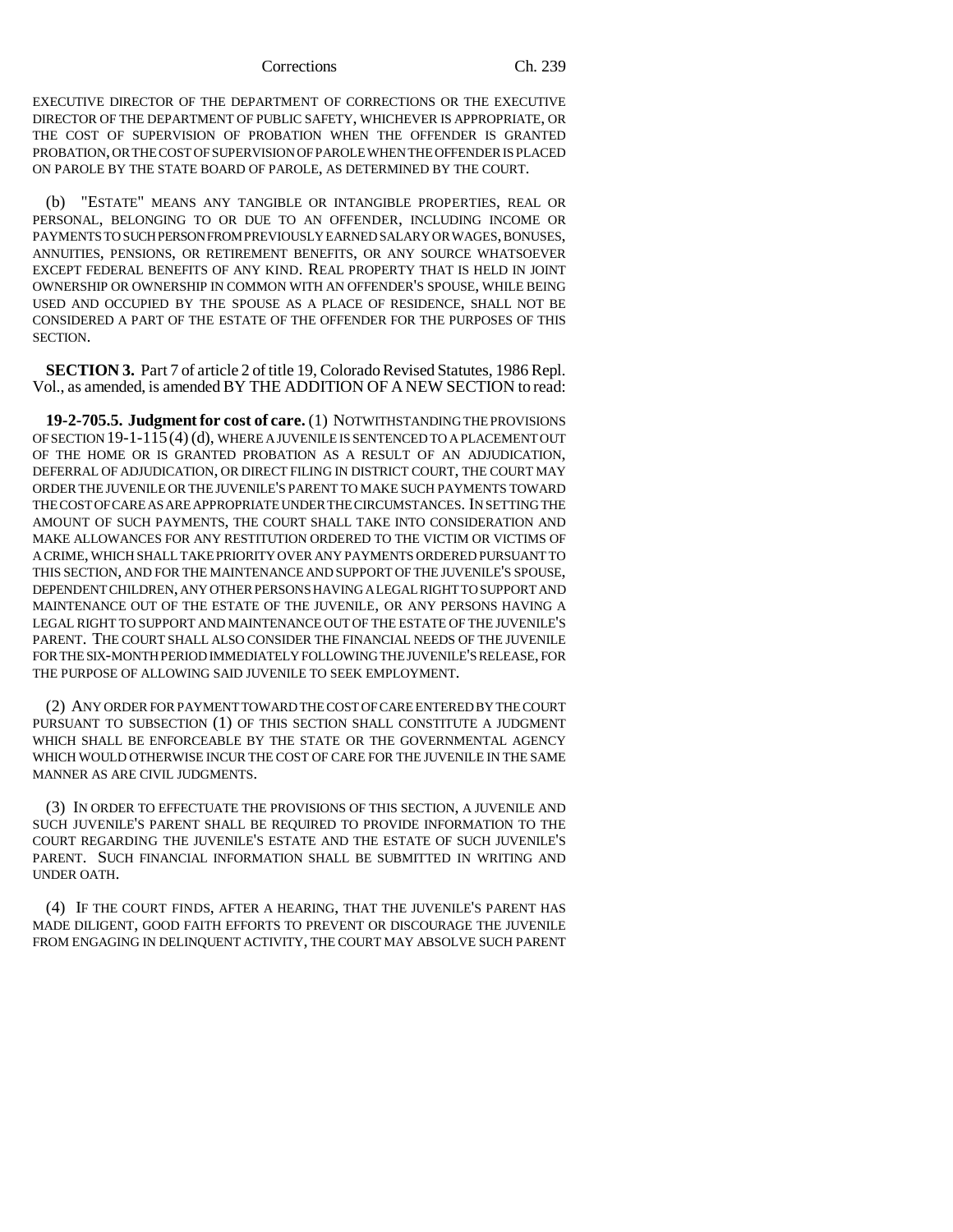## Ch. 239 Corrections

OF ACCOUNTABILITY FOR COST OF CARE UNDER SUBSECTION (1) OF THIS SECTION.

(5) LIABILITY FOR COST OF CARE OF A JUVENILE BY SUCH JUVENILE'S PARENT UNDER SUBSECTION (1) OF THIS SECTION SHALL BE LIMITED TO A MAXIMUM OF TEN THOUSAND DOLLARS.

(6) AS USED IN THIS SECTION, UNLESS THE CONTEXT OTHERWISE REQUIRES:

(a) "COST OF CARE" MEANS THE COST TO THE DEPARTMENT OR THE COUNTY CHARGED WITH THE CUSTODY OF THE JUVENILE FOR PROVIDING ROOM, BOARD, CLOTHING, EDUCATION, MEDICAL CARE, AND OTHER NORMAL LIVING EXPENSES TO A JUVENILE WHO IS SENTENCED TO A PLACEMENT OUT OF THE HOME, AS DETERMINED BY THE COURT.

(b) (I) "ESTATE" MEANS ANY TANGIBLE OR INTANGIBLE PROPERTIES, REAL OR PERSONAL, BELONGING TO OR DUE TO A PERSON, INCLUDING INCOME OR PAYMENTS TO SUCH PERSON FROM PREVIOUSLY EARNED SALARY OR WAGES, BONUSES, ANNUITIES, PENSIONS, OR RETIREMENT BENEFITS, OR ANY SOURCE WHATSOEVER EXCEPT FEDERAL BENEFITS OF ANY KIND.

(II) (A) REAL PROPERTY THAT IS HELD IN JOINT OWNERSHIP OR OWNERSHIP IN COMMON WITH THE JUVENILE'S SPOUSE, WHILE BEING USED AND OCCUPIED BY THE SPOUSE AS A PLACE OF RESIDENCE, SHALL NOT BE CONSIDERED A PART OF THE ESTATE OF THE JUVENILE FOR THE PURPOSES OF THIS SECTION.

(B) REAL PROPERTY THAT IS HELD BY THE JUVENILE'S PARENT, WHILE BEING USED AND OCCUPIED BY SUCH PARENT AS A PLACE OF RESIDENCE, SHALL NOT BE CONSIDERED A PART OF THE ESTATE OF THE PARENT FOR THE PURPOSES OF THIS SECTION.

**SECTION 4.** Article 10 of title 17, Colorado Revised Statutes, 1986 Repl. Vol., as amended, is REPEALED AND REENACTED, WITH AMENDMENTS, to read:

# **ARTICLE 10 Cost of Care Reimbursement**

**17-10-101. Legislative declaration.** THE GENERAL ASSEMBLY HEREBY FINDS THAT PERSONS WHO ARE CONVICTED OF OFFENSES IN THE STATE WHICH RESULT IN SUCH PERSONS BEING CONFINED TO A LOCAL JAIL OR A CORRECTIONAL FACILITY, BEING SENTENCED TO HOME DETENTION, BEING PLACED ON PROBATION BY THE SENTENCING COURT, OR BEING PLACED ON PAROLE BY THE STATE BOARD OF PAROLE, SHOULD BE REQUIRED, WHERE APPROPRIATE, TO REIMBURSE THE STATE OR A COUNTY OR A CITY AND COUNTY FOR THE COST OF CARE INCURRED AS A RESULT OF SUCH SENTENCE. THE GENERAL ASSEMBLY FURTHER FINDS THAT A CONVICTED PERSON'S FINANCIAL CIRCUMSTANCES MAY BE FRAUDULENTLY MISREPRESENTED TO THE SENTENCING COURT.

**17-10-102. Definitions.** AS USED IN THIS ARTICLE, UNLESS THE CONTEXT OTHERWISE REQUIRES:

(1) "COST OF CARE" MEANS THE COST TO THE DEPARTMENT OR A COUNTY OR A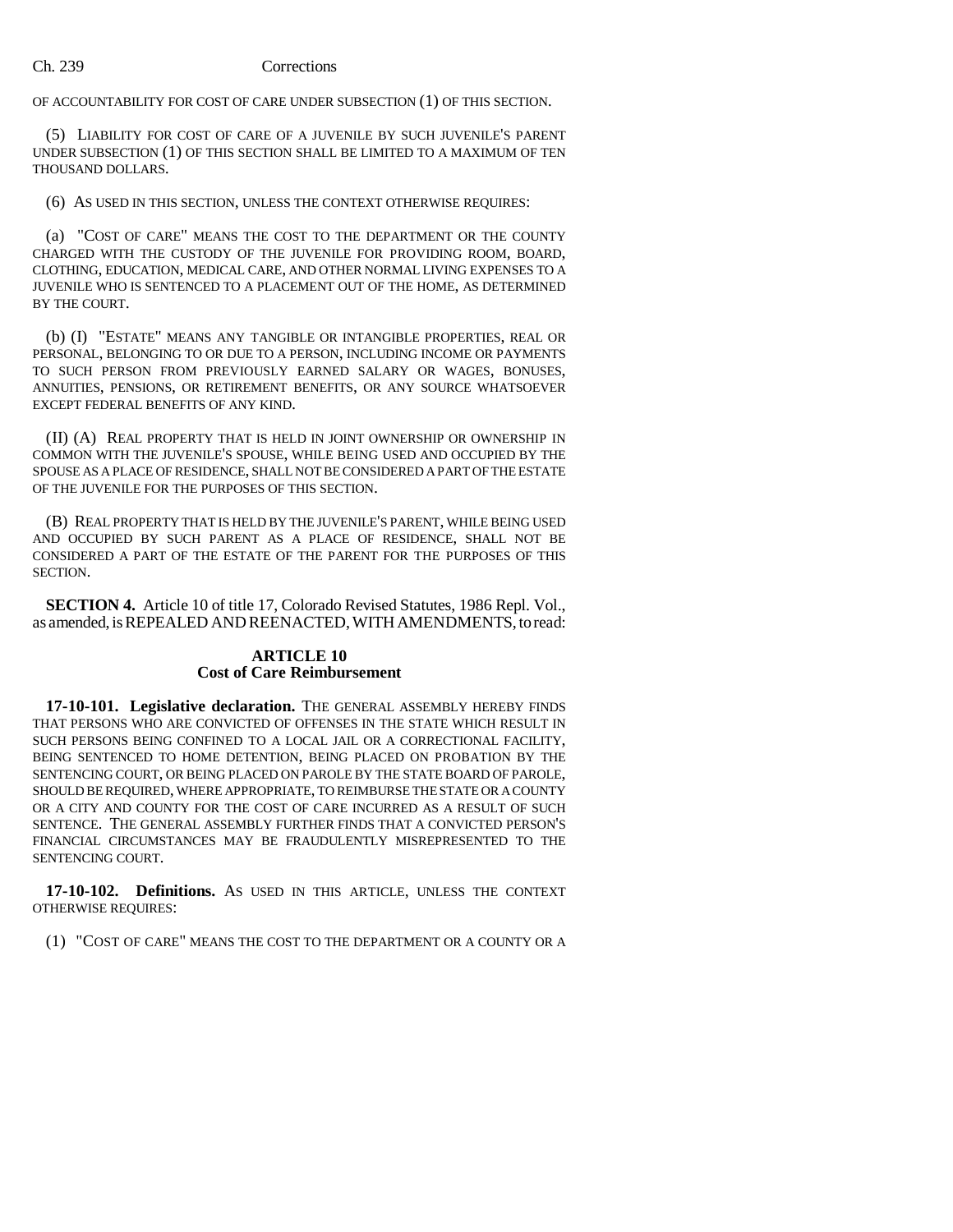### Corrections Ch. 239

CITY AND COUNTY CHARGED WITH THE CUSTODY OF AN OFFENDER FOR PROVIDING ROOM, BOARD, CLOTHING, MEDICAL CARE, AND OTHER NORMAL LIVING EXPENSES FOR AN OFFENDER CONFINED TO A LOCAL JAIL OR A CORRECTIONAL FACILITY, OR ANY COSTS ASSOCIATED WITH MAINTAINING AN OFFENDER IN A HOME DETENTION PROGRAM CONTRACTED FOR BY THE DEPARTMENT OF PUBLIC SAFETY, AS DETERMINED BY THE EXECUTIVE DIRECTOR OF THE DEPARTMENT OF CORRECTIONS OR THE EXECUTIVE DIRECTOR OF THE DEPARTMENT OF PUBLIC SAFETY, WHICHEVER IS APPROPRIATE, OR THE COST OF SUPERVISION OF PROBATION WHEN THE OFFENDER IS GRANTED PROBATION, OR THE COST OF SUPERVISION OF PAROLE WHEN THE OFFENDER IS PLACED ON PAROLE BY THE STATE BOARD OF PAROLE, AS DETERMINED BY THE COURT.

(2) "ESTATE" MEANS ANY TANGIBLE OR INTANGIBLE PROPERTIES, REAL OR PERSONAL, BELONGING TO OR DUE TO AN OFFENDER, INCLUDING INCOME OR PAYMENTS TO SUCH PERSON FROM PREVIOUSLY EARNED SALARY OR WAGES, BONUSES, ANNUITIES, PENSIONS, OR RETIREMENT BENEFITS, OR ANY SOURCE WHATSOEVER EXCEPT FEDERAL BENEFITS OF ANY KIND. REAL PROPERTY THAT IS HELD IN JOINT OWNERSHIP OR OWNERSHIP IN COMMON WITH AN OFFENDER'S SPOUSE, WHILE BEING USED AND OCCUPIED BY THE SPOUSE AS A PLACE OF RESIDENCE, SHALL NOT BE CONSIDERED A PART OF THE ESTATE OF THE OFFENDER FOR THE PURPOSES OF THIS ARTICLE.

(3) "OFFENDER" MEANS A PERSON CONFINED TO A CORRECTIONAL FACILITY OR A LOCAL JAIL AS THE RESULT OF A CONVICTION OF A CRIME, OR TO HOME DETENTION, OR A PERSON PLACED ON PROBATION BY THE SENTENCING COURT, OR A PERSON PLACED ON PAROLE BY THE STATE BOARD OF PAROLE.

**17-10-103. Action for reimbursement of cost of care.** (1) WHEN ANY PERSON HAS BEEN SENTENCED TO CONFINEMENT IN A LOCAL JAIL OR A CORRECTIONAL FACILITY OR TO HOME DETENTION OR HAS BEEN GRANTED PROBATION OR HAS BEEN PLACED ON PAROLE BY THE STATE BOARD OF PAROLE, AND THE SENTENCING COURT HAS NOT ENTERED AN ORDER PURSUANT TO SECTION 16-11-501, C.R.S., REQUIRING SUCH PERSON TO PAY THE FULL COST OF CARE INCURRED DURING SUCH PERSON'S SENTENCE, THE STATE, THE APPROPRIATE PROSECUTING ATTORNEY, THE DEPARTMENT OF CORRECTIONS, THE JUDICIAL DEPARTMENT, OR ANY GOVERNMENT AGENCY WHICH HAS INCURRED COST OF CARE OF SUCH PERSON MAY FILE AN ACTION FOR REIMBURSEMENT FOR COST OF CARE.

(2) IN AN ACTION FILED PURSUANT TO THIS ARTICLE, THE PLAINTIFF SEEKING REIMBURSEMENT FOR COST OF CARE SHALL DEMONSTRATE THAT THE OFFENDER SUBSTANTIALLY MISREPRESENTED SUCH OFFENDER'S FINANCIAL STATUS TO THE SENTENCING COURT.

(3) IF, AFTER A HEARING, THE COURT DETERMINES THAT THE OFFENDER HAS SUFFICIENT ASSETS TO PAY ALL OR PART OF THE COST OF CARE, THE COURT SHALL ORDER THE OFFENDER TO MAKE SUCH PAYMENTS TOWARD THE COST OF CARE AS ARE APPROPRIATE UNDER THE CIRCUMSTANCES. IN SETTING THE AMOUNT OF SUCH PAYMENTS, THE COURT SHALL TAKE INTO CONSIDERATION AND MAKE ALLOWANCES FOR ANY RESTITUTION ORDERED TO THE VICTIM OR VICTIMS OF A CRIME, WHICH SHALL TAKE PRIORITY OVER ANY PAYMENTS ORDERED PURSUANT TO THIS ARTICLE, AND FOR THE MAINTENANCE AND SUPPORT OF THE OFFENDER'S SPOUSE, DEPENDENT CHILDREN,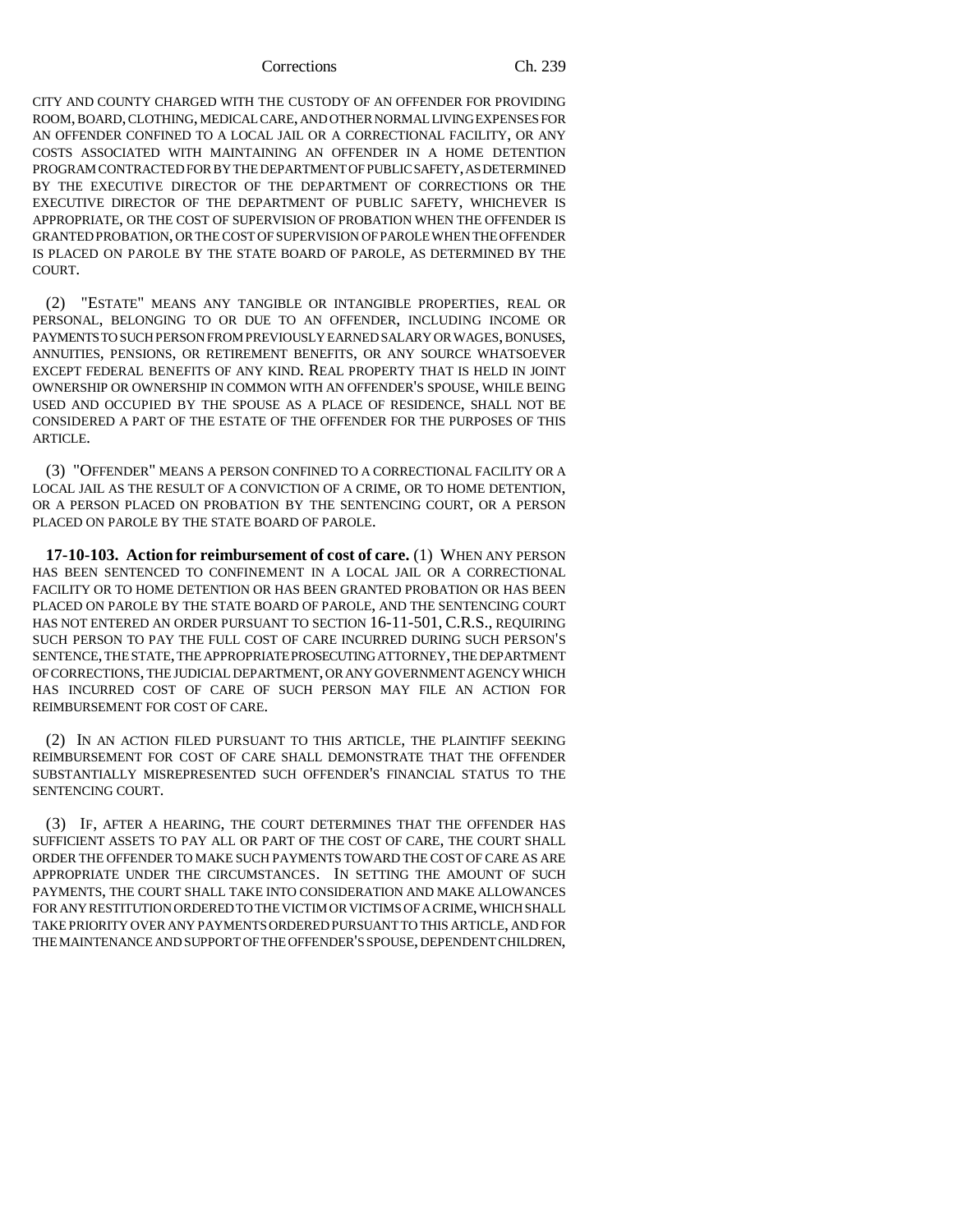# Ch. 239 Corrections

OR ANY OTHER PERSONS HAVING A LEGAL RIGHT TO SUPPORT AND MAINTENANCE OUT OF THE OFFENDER'S ESTATE. IF THE OFFENDER IS CONFINED TO A LOCAL JAIL OR A CORRECTIONAL FACILITY OR IS UNDER HOME DETENTION, THE COURT SHALL ALSO CONSIDER THE FINANCIAL NEEDS OF THE OFFENDER FOR THE SIX-MONTH PERIOD IMMEDIATELY FOLLOWING THE OFFENDER'S RELEASE, FOR THE PURPOSE OF ALLOWING THE OFFENDER TO SEEK EMPLOYMENT. THE COURT SHALL DETERMINE THE AMOUNT WHICH SHALL BE PAID BY THE OFFENDER FOR COST OF CARE, WHICH AMOUNT SHALL IN NO EVENT BE IN EXCESS OF THE PER CAPITA COST OF MAINTAINING PRISONERS IN THE LOCAL JAIL OR A CORRECTIONAL FACILITY, THE PER CAPITA COST OF MAINTAINING AN OFFENDER UNDER HOME DETENTION, THE PER CAPITA COST OF SUPERVISING AN OFFENDER ON PROBATION, OR THE PER CAPITA COST OF SUPERVISING AN OFFENDER PLACED ON PAROLE, AS THE CASE MAY BE.

**17-10-104. Action for reimbursement of cost of care - when commenced.** (1) (a) AN ACTION MAY BE COMMENCED PURSUANT TO SECTION 17-10-103 AGAINST ANY OFFENDER:

(I) AT ANY TIME DURING THE IMPRISONMENT OF SUCH OFFENDER;

(II) DURING THE PERIOD OF PROBATION SUPERVISION OF SUCH OFFENDER; OR

(III) WITHIN TWO YEARS AFTER THE OFFENDER'S RELEASE FROM IMPRISONMENT OR RELEASE FROM PROBATION SUPERVISION.

(b) A PLAINTIFF MAY RECOVER THE EXPENSES INCURRED ON BEHALF OF AN OFFENDER DURING THE ENTIRE PERIOD THE OFFENDER HAS BEEN CONFINED IN A CORRECTIONAL FACILITY OR A LOCAL JAIL, UNDER HOME DETENTION, UNDER PROBATION SUPERVISION, OR PLACED ON PAROLE.

**17-10-105. Jurisdiction - process.** (1) AN ACTION TO RECOVER COST OF CARE BROUGHT PURSUANT TO THIS ARTICLE SHALL BE BROUGHT IN THE DISTRICT COURT OF ANY COUNTY IN WHICH THE OFFENDER HAS BEEN CONFINED, SUPERVISED ON PROBATION, OR PLACED ON PAROLE.

(2) THE PRACTICE AND PROCEDURE IN AN ACTION TO RECOVER COST OF CARE SHALL BE GOVERNED BY THE COLORADO RULES OF CIVIL PROCEDURE.

**17-10-106. Costs of the action - payment by offender.** IF THE COURT DETERMINES THAT THE OFFENDER HAS A SUFFICIENT ESTATE TO PAY THE COST OF CARE, THE COURT MAY ALSO ORDER THAT SUCH OFFENDER PAY THE COSTS OF ANY ACTION FILED PURSUANT TO THIS ARTICLE.

**SECTION 5. Repeal.** 16-11-102 (1.1) and 17-1-103 (1) (i), Colorado Revised Statutes, 1986 Repl. Vol., as amended, are repealed.

**SECTION 6. Repeal.** Part 2 of article 26 of title 17, Colorado Revised Statutes, 1986 Repl. Vol., as amended, is repealed.

**SECTION 7. Effective date.** This act shall take effect July 1, 1994.